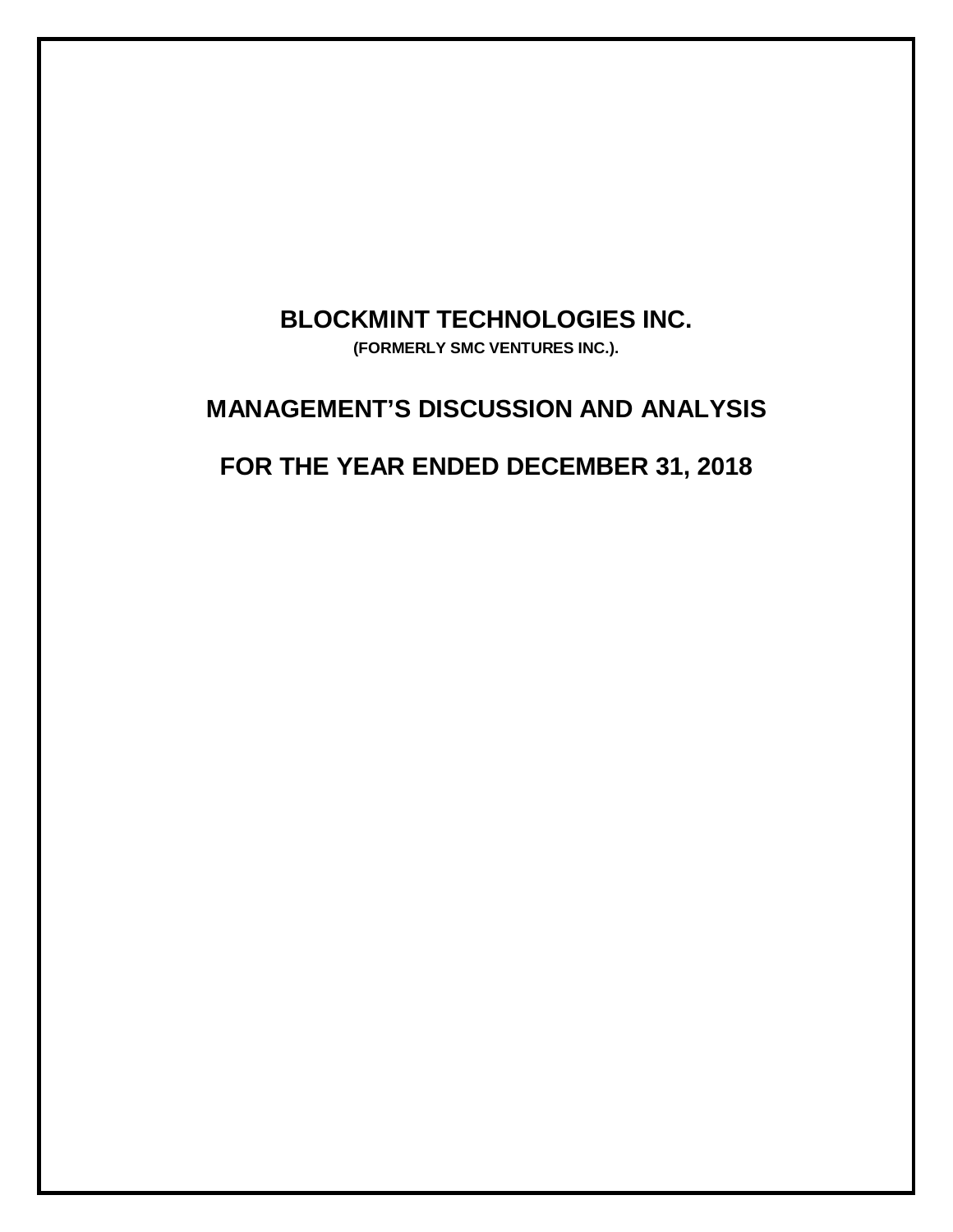## **Introduction**

The following Management's Discussion & Analysis ("MD&A") of the financial condition and results of the operations of BlockMint Technologies Inc. (formerly SMC Ventures Inc.). (the "Company" or "BlockMint (SMC)") constitutes management's review of the factors that affected the Company's financial and operating performance for the fiscal year ended December 31, 2018.

This MD&A has been prepared in compliance with the requirements of Form 51-102F1, in accordance with National Instrument 51-102 – *Continuous Disclosure Obligations*. This discussion should be read in conjunction with the audited annual financial statements of the Company for the fiscal year ended December 31, 2018 and December 31, 2017, together with the notes thereto. Results are reported in Canadian dollars, unless otherwise noted. In the opinion of management, all adjustments (which consist only of normal recurring adjustments) considered necessary for a fair presentation have been included. Information contained herein is presented as at April 29, 2019 unless otherwise indicated.

The financial statements have been prepared using accounting policies consistent with International Financial Reporting Standards ("IFRS") as issued by the International Accounting Standards Board and interpretations of the IFRS Interpretations Committee.

For the purposes of preparing this MD&A, management, in conjunction with the Audit Committee of the Board of Directors, considers the materiality of information. Information is considered material if: (i) such information results in, or would reasonably be expected to result in, a significant change in the market price or value of the Company common shares; or (ii) there is a substantial likelihood that a reasonable investor would consider it important in making an investment decision; or (iii) it would significantly alter the total mix of information available to investors. Management, in conjunction with the Audit Committee of the Board of Directors, evaluates materiality with reference to all relevant circumstances, including potential market sensitivity.

# **Caution Regarding Forward-Looking Statements**

This MD&A contains certain forward-looking information and forward-looking statements, as defined in applicable securities laws (collectively referred to herein as "forward-looking statements"). These statements relate to future events or the Company's future performance. All statements other than statements of historical fact are forward-looking statements. Often, but not always, forward-looking statements can be identified by the use of words such as "plans", "expects", "is expected", "budget", "scheduled", "estimates", "continues", "forecasts", "projects", "predicts", "intends", "anticipates" or "believes", or variations of, or the negatives of, such words and phrases, or state that certain actions, events or results "may", "could", "would", "should", "might" or "will" be taken, occur or be achieved. Forward-looking statements involve known and unknown risks, uncertainties and other factors that may cause actual results to differ materially from those anticipated in such forward-looking statements. The forward-looking statements in this MD&A speak only as of the date of this MD&A or as of the date specified in such statement.

Inherent in forward-looking statements are risks, uncertainties and other factors beyond the Company's ability to predict or control. Readers are cautioned that the assumptions underlying such statements may prove to be incorrect. Actual results and developments are likely to differ, and may differ materially, from those expressed or implied by the forward-looking statements contained in this MD&A. Readers should refer to those risk factors referenced in the "Risks and Uncertainties" section below.

Forward-looking statements involve known and unknown risks, uncertainties and other factors that may cause the Company's actual results, performance or achievements to be materially different from any of its future results, performance or achievements expressed or implied by forward-looking statements. All forward-looking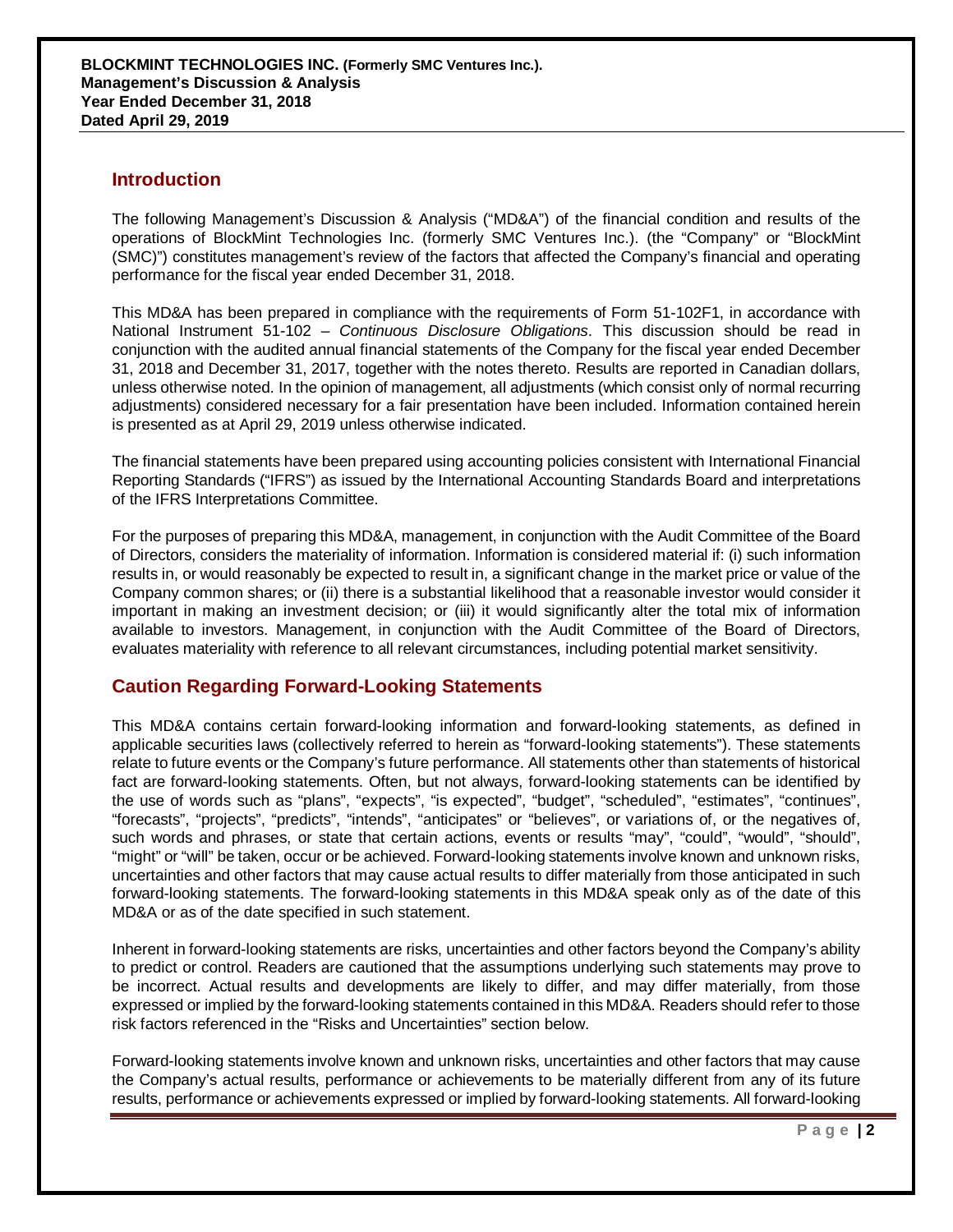statements herein are qualified by this cautionary statement. Accordingly, readers should not place undue reliance on forward-looking statements. The Company undertakes no obligation to update publicly or otherwise revise any forward-looking statements whether as a result of new information or future events or otherwise, except as may be required by law. If the Company does update one or more forward-looking statements, no inference should be drawn that it will make additional updates with respect to those or other forward-looking statements, unless required by law.

# **Description of Business**

SMC Ventures Inc. was a publicly traded company whose shares were listed on the NEX board of the TSX Venture Exchange ("TSXV"). SMC Ventures Inc. changed its name to BlockMint Technologies Inc. on February 19, 2019 as part of a Reverse Takeover and Change of Business within the meaning of the TSXV policies. On February 21, 2019 the common shares of the Company began trading as a Tier 2 Issuer on the TSXV under the symbol BKMT.

The Company was incorporated under the laws of British Columbia, Canada. Its registered and records office is located at 29<sup>th</sup> Floor, 595 Burrard Street, Vancouver, British Columbia, V7X 1J5.

# **Outlook and Overall Performance**

#### **Corporate**

#### Business Development

Pursuant to an arrangement agreement dated July 10, 2018 (as amended September 28, 2018) (the "Arrangement Agreement) among BlockMint (SMC), Blockmint (Canada) Technologies Inc. ("BMT") and 1166066 B.C. Ltd. ("SMC Subco", a wholly-owned subsidiary of SMC), which closed February 19, 2019:

- BMT amalgamated with SMC Subco, such that BMT became a wholly-owned subsidiary of BlockMint (SMC) (the "Amalgamation");
- the shareholders of BMT received 1.33 post-consolidated shares of BlockMint (SMC) for each BMT share held;
- the BMT warrant holders received 1.33 BlockMint (SMC) warrants for each BMT warrant held, each warrant entitling the holder to acquire one (1) post-consolidated BlockMint (SMC) share at the exercise price in the underlying BMT warrant as adjusted for the 1.33 exchange ratio upon the same terms as the BMT warrants;
- SMC changed its name to Blockmint Technologies Inc.; and
- the Company resumed trading on the TSXV under the symbol "BKMT", as a Tier 2 technology issuer.

#### Private Placement

On January 5, 2018, the Company closed a non-brokered private placement financing for gross proceeds of \$600,000, (received during the year ended December 31, 2017), and issued 12,000,000 units at a price of \$0.05 per unit. Each unit comprised one common share and one common share purchase warrant, with each warrant entitling the holder to acquire one additional common share at a price of \$0.05 for a period of one year. The Company also issued 880,000 units to a finder. The finders' units have been valued at \$125,057 using the Black-Scholes valuation model, with an expected life of one year, volatility of 142% and risk free interest rate of 1.76%. This has been credited to share issuance cost reserve in shareholders' equity.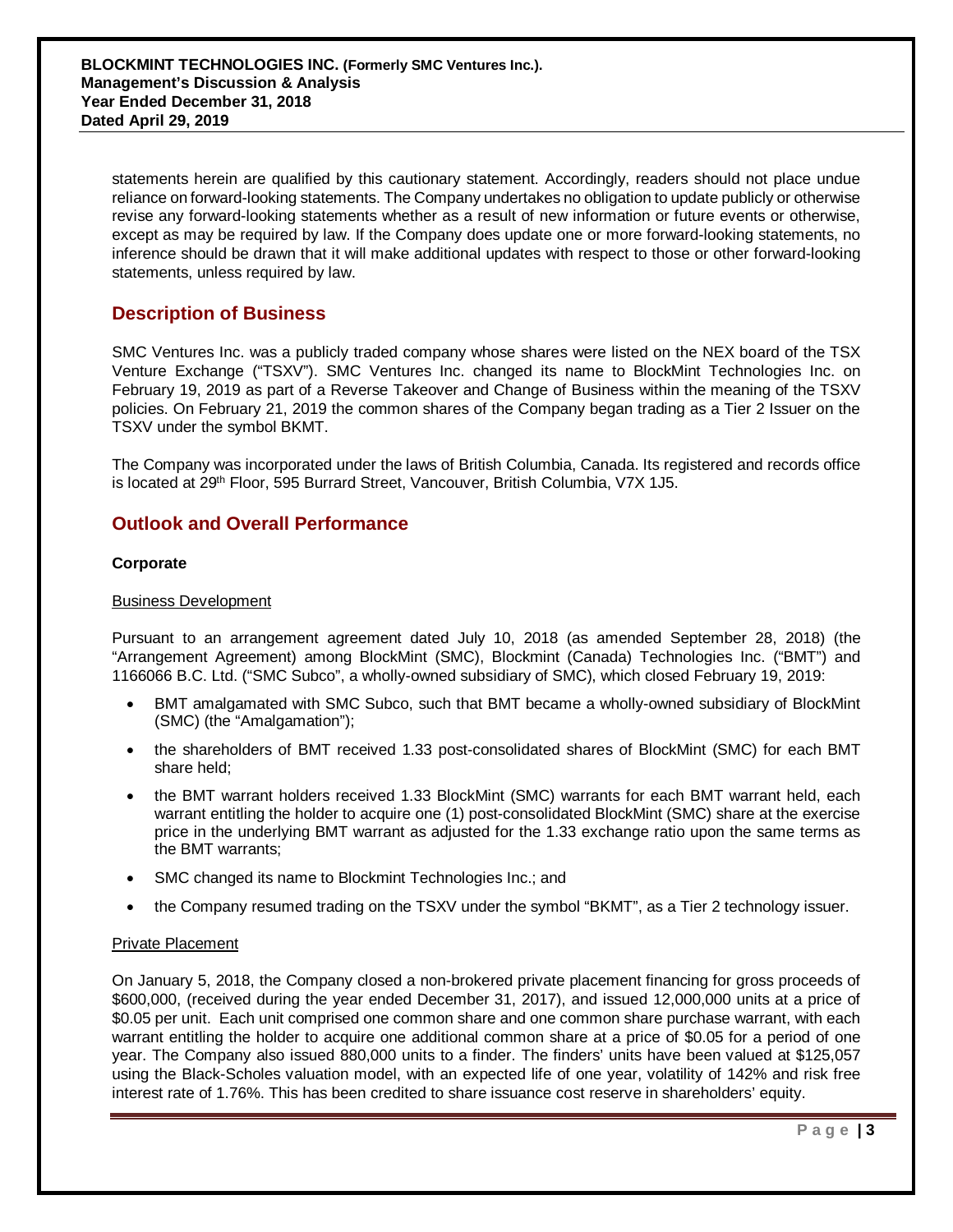On December 27, 2018 the Company received \$10,000 for exercise of 200,000 common share purchase warrants. The common shares were issued January 3, 2019.

#### Financial highlights

The Company has no revenues, so its ability to ensure continuing operations was dependent on it completing the Arrangement Agreement.

At December 31, 2018, the Company had a net working capital of \$422,047 (December 31, 2017 - \$506,303) and the Company had cash of \$471,938 (December 31, 2017 – 608,292). Working capital and cash decreased during the year ended December 31, 2018 due to cash used toward general administrative costs and costs associated with the Amalgamation and change of business.

The Company has sufficient capital to meet its ongoing operating expenses and continue to meet its obligations on its current projects for the 12-month period ending December 31, 2019. Management may increase or decrease budgeted expenditures depending on volatility in the economic environment.

#### **Change of Business**

BMT develops distributed systems and networks that enable a more decentralized deployment of blockchain based applications such as cryptocurrency mining. BMTs initial two products will be *Minter* and *MintAccess*, both of which are explained in further detail below.

#### Minter Browser - "Earn Money While Browsing"

Through BMT's wholly-owned U.S. subsidiary, Blockmint (USA) Technologies Inc. ("BlockMint-USA"), BMT is developing software that allows owners of various connected devices (e.g. desktops, laptops, gaming consoles, smartphones, etc.) to download a browser app that allows BMT to utilize the owner's spare computing power to mine various cryptocurrencies in exchange for BMT paying the user a fee in cryptocurrency. The browser application is called "*Minter*." Prior to downloading the *Minter* browser, a user will be required to agree to an end users license agreement ("**EULA**") and privacy policy. Downloads will also be restricted to users in jurisdictions where use of such cryptocurrency mining applications are compliant with prevailing laws. Once the browser is open, a user will be able to control the amount (if any) of computing power on his/her connected device used by BMT for mining via a dashboard built into the browser. Under such an arrangement, the owner of the device bears all mining costs associated with the computing power on their device (electricity costs of operating the owner's device) but benefits from a sharing of the income earned from any currency mined.

*Minter* will also provide a virtual private network ("**VPN**"), ad-blocker and cryptocurrency wallet. A VPN is a service that lets a user access the web safely and privately by routing his/her connection through a server and hiding any online activity. The use of VPNs has grown considerably in recent years as public awareness and applications continue to rise. In fact, one quarter of all Internet users have accessed a VPN in the last month *(as per Global Web Index, VPN Usage Around the World, Q2 2017)*. When the VPN is activated, the user is required to elect the desired level of computing power that the user is willing to allow BMT to use through the browser for purposes of BMT's mining activities. Users can select between low, medium and high, with each level corresponding to an increasing level of processing power. BMT will be unable to access users' computing power unless the VPN is turned on. Alternatively, users can elect to use the *Minter* browser without using the VPN completely free of charge. In this situation, no virtual currency mining would take place.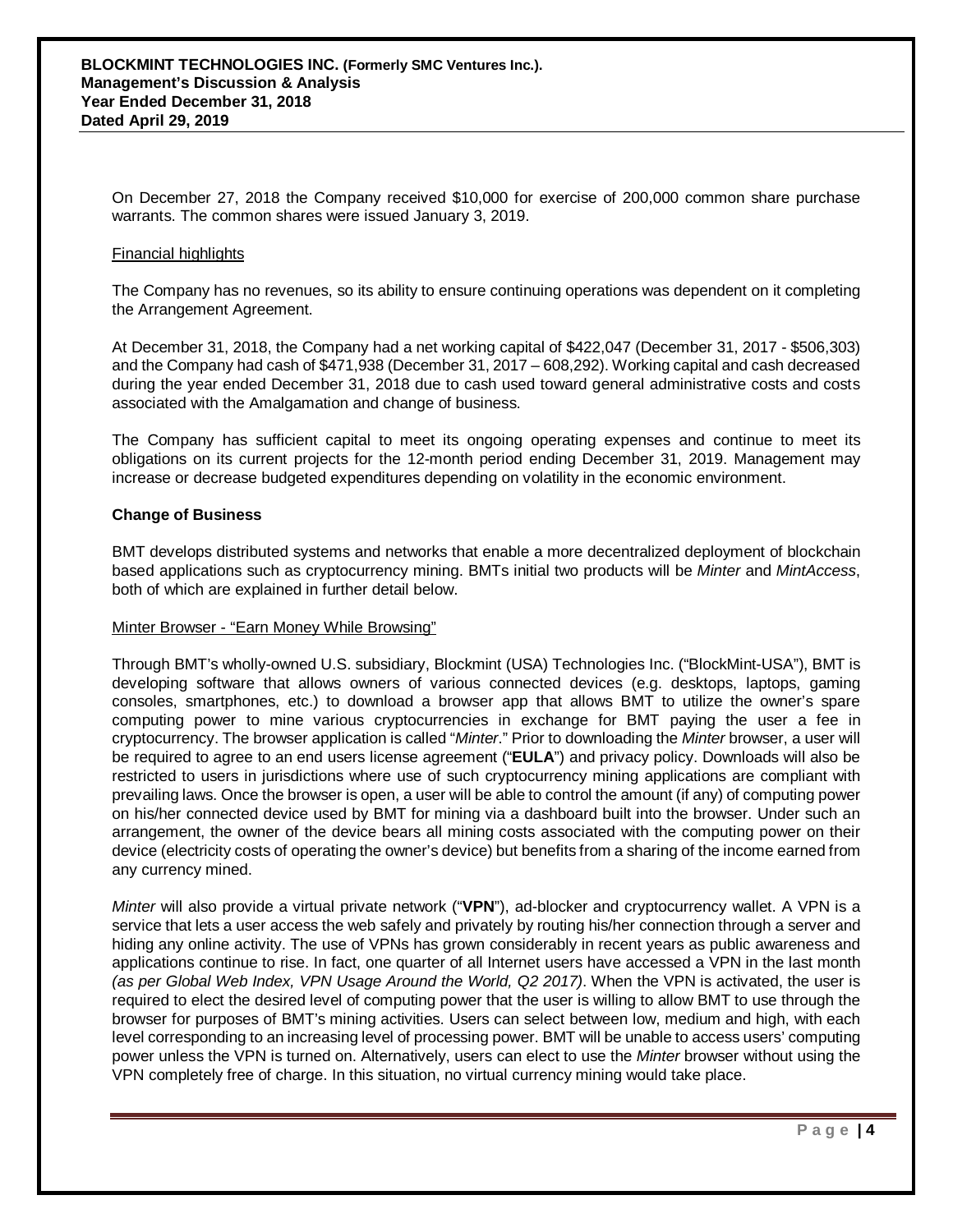Ad blocking is also growing in popularity. eMarketer, a leading research firm for digital marketing, estimates that about 25% of U.S. Internet users were employing ad blockers as of the end of 2016 with that number projected to grow to 30% in 2018. *Minter* will also allow users to enjoy a faster browsing experience by automatically blocking intrusive third-party trackers.

The *Minter* browser will also have access to a cryptocurrency wallet so that users can track and hold their share of the cryptocurrencies earned in fees. Each user of *Minter* will be provided with a virtual currency wallet accessible through the web browser, the private keys for which will be stored locally on the user's device.

BMT's software development efforts will focus on a variety of devices, such as:

Passive Devices

- PlayStation/Xbox
- Smart TV
- Amazon Echo
- Google Home
- Apple TV
- Routers
- Active Devices
	- Desktops
	- Laptops
	- **Tablets**
	- **Smartphones**

*Minter* will initially be launched for use on desktops and laptops, with apps for mobile devices to follow. BMT then intends to develop similar applications for other connected devices, such as those mentioned above.

BMT will retain a portion of the cryptocurrencies that are awarded to the BMT mining network based on the cumulative processing power generated by the connected devices of *Minter* users. The remaining balance will comprise the fees to be paid to the users of the *Minter* browser, with each *Minter* user to be paid in cryptocurrency based on the processing power of their connected device in relation to the cumulative processing power of the BMT mining network. The amount of awarded cryptocurrencies that will be paid to *Minter* browser users in exchange for their spare computing power will vary in each instance due to several factors including, but not limited to, the price of the cryptocurrency being mined, the number of users that are using the *Minter* browser at any given time, operating costs, development costs, marketing costs, taxes imposed on mined cryptocurrencies, as well as other factors.

MintAccess – "Website Owners Get Paid While Site Visitors Get Free Content"

Through BMT's wholly-owned U.S. subsidiary, BlockMint-USA, BMT is developing software that allows website owners to earn cryptocurrency from users when they visit the owner's site. As with the *Minter* browser, the *MintAccess* application will utilize the site visitor's spare computing power to mine cryptocurrency. Income earned from the mined cryptocurrencies will then be shared between the website owner and BMT This will allow website owners to monetize the content on their site without having a site visitor pay a fee (no paywall) or view ads (ads will not display). A site visitor using any browser will be able to "opt-in" and allow his/her device to mine cryptocurrency in exchange for free content without ads. The application will only mine while the user is visiting the partner site and will disconnect once the user leaves the site. Any use of *MintAccess* will require that the website owner agrees to comply with BMT's license terms as well as prevailing laws in each instance and jurisdiction where used.

BMT intends to enter into a separate *MintAccess* agreement with each website owner and the revenue share arrangement under each agreement will be negotiated separately with each website owner. Each website owner will be paid in cryptocurrency based in part on the cumulative processing power generated from all of the users of that particular website that elect to opt-in to the *MintAccess* arrangement.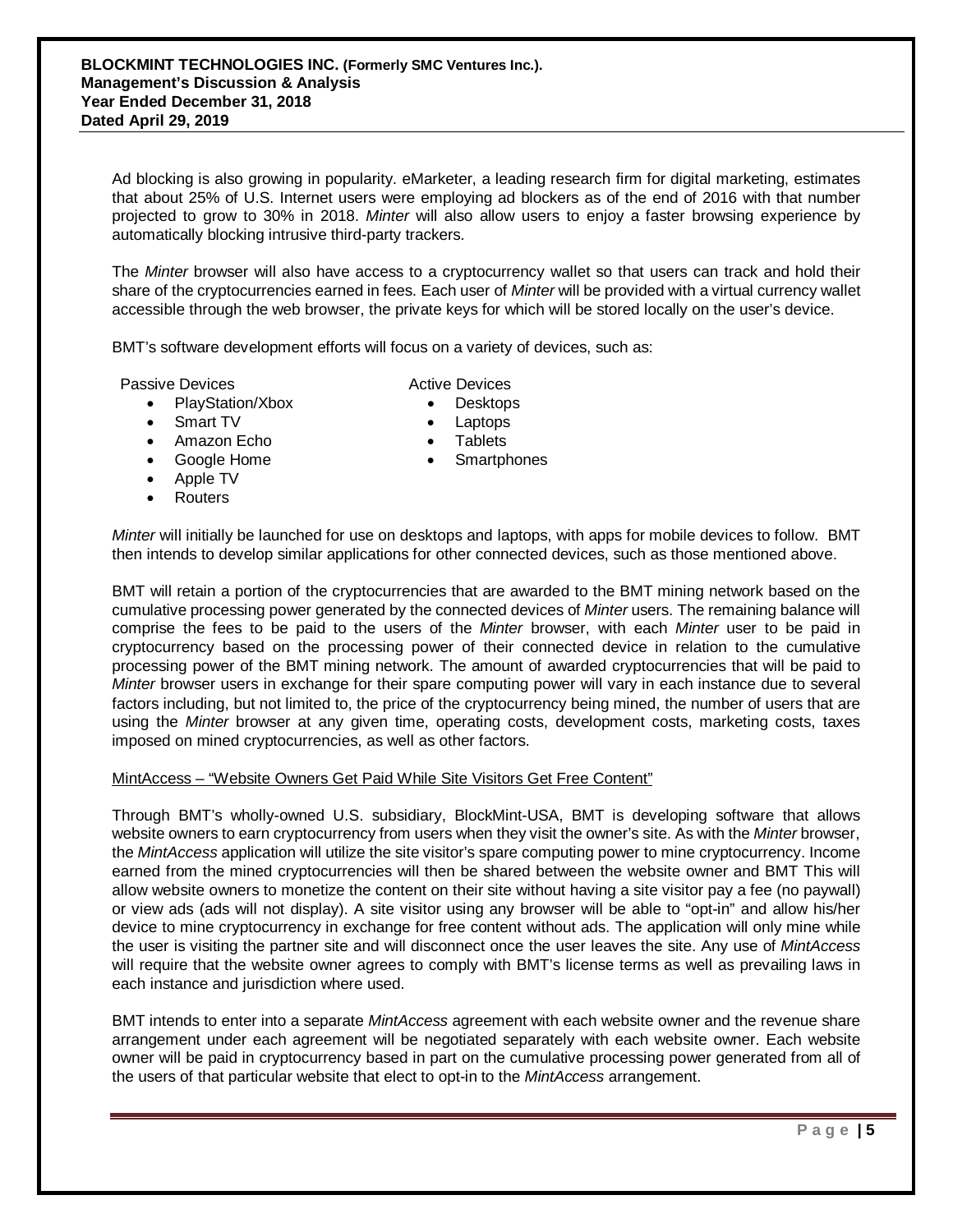#### Development Status

BlockMint-USA has completed a "beta" version of the *Minter* browser for use on desktops and has initially launched the browser to a small group of "beta" users in December 2018. BMT intends to have a commercial launch in the first half of 2019 after making any changes or improvements required based on feedback from the "beta" users. *MintAccess* is anticipated to be released in the third quarter of 2019.

BMT intends to market its two distributed cryptocurrency products via various social trending sites such as Reddit and Telegram. Its digital marketing strategy may also include the use of digital ads, permission-based emails and blogs. These online marketing activities will be supplemented by attending conference and other networking events to raise brand awareness and advertise its products to eligible users.

#### Principals and Employees

BMT intends to engage third party technical consultants to assist with product development. Software developers will be employed by BlockMint USA as needed. These individuals, along with BMT's CTO Nelson Ijih, will be responsible for developing all the components of the software products.

### **Trends**

The Company intends to search suitable assets or businesses to acquire or merge with in order to maximize value for shareholders.

Management regularly monitors economic conditions and estimates their impact on the Company's operations and incorporates these estimates in both short-term operating and longer-term strategic decisions. During the year equity markets in Canada showed signs of trading sideways, with equities decreasing slightly during this period. Strong equity markets are favourable conditions for completing a public merger or acquisition transaction, while lower equity market increases risks. Apart from these and the risk factors noted under the heading "Risk Factors", management is not aware of any other trends, commitments, events or uncertainties that would have a material effect on the Company's business, financial condition or results of operations.

## **Off-Balance-Sheet Arrangements**

As of the date of this filing, the Company does not have any off-balance-sheet arrangements that have, or are reasonably likely to have, a current or future effect on the results of operations or financial condition of the Company, including, and without limitation, such considerations as liquidity and capital resources.

## **Corporate Transactions**

On February 19, 2019 the Company closed its reverse takeover acquisition of Blockmint (Canada) Technologies Inc. ("BMT"). This acquisition was carried out pursuant to a plan of arrangement involving a "three-cornered" amalgamation, whereby:

- The Company consolidated its 18,708,678 common shares on a two for one basis resulting is 9,354,339 post consolidation shares outstanding;
- BMT changed its name to Blockmint (Canada) Technologies Inc.;
- The Company issued 34,914,681 post-consolidation shares to the shareholders of BMT (1.33 post consolidation shares of the Company for each share of BMT);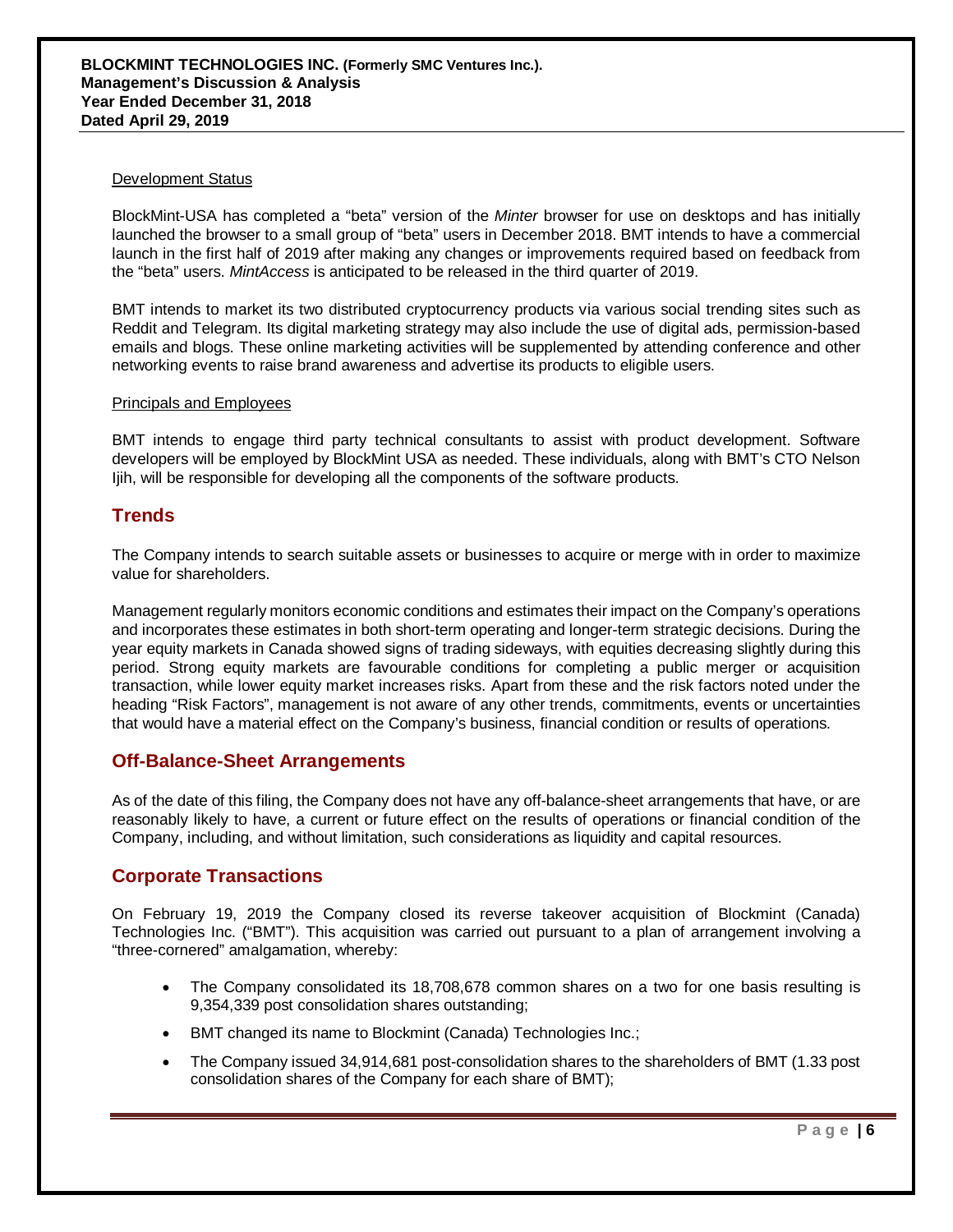- The Company issued 6,650,000 performance warrants in replacement of the 5,000,000 performance warrants outstanding in the capital of BMT and 152,498 finder's fee warrants in replacement of the 114,660 finder's fee warrant outstanding in the capital of BMT, each share purchase warrant entitling the holder to acquire one post consolidation share of the Company at the exercise price in the underlying BMT warrant;
- BMT became a wholly owned subsidiary of the Company; and
- The Company's board of directors and management were replaced with representatives nominated by BMT.

## **Selected Annual Information**

The following is selected financial data derived from the audited financial statements of the Company at and for the years ended December 31, 2018, and 2017 and 2016.

|                          | Year ended<br>December 31,<br>2018 | Year ended<br>December 31,<br>2017 | Year ended<br>December 31,<br>2016 |
|--------------------------|------------------------------------|------------------------------------|------------------------------------|
| Revenue                  | Nil                                | Nil                                | Nil                                |
| Net loss                 | (\$94,257)                         | (\$43,718)                         | (\$10,480)                         |
| Basic and diluted loss   | (\$0.00)                           | (\$0.01)                           | (\$0.00)                           |
|                          | As at December<br>31, 2018         | As at December<br>31, 2017         | As at December<br>31, 2016         |
| Total assets             | \$473,250                          | \$608,292                          | \$15,255                           |
| <b>Total liabilities</b> | \$51,203                           | \$101,989                          | \$65,233                           |

# **Summary of Quarterly Information**

A summary of selected financial information of the Company for each of last eight quarters is as follows:

|                                   | <b>Total</b>           | Loss (Income)        |                                         |                             |
|-----------------------------------|------------------------|----------------------|-----------------------------------------|-----------------------------|
| <b>Three Months Ended</b>         | <b>Revenue</b><br>(\$) | <b>Total</b><br>(\$) | <b>Per Share</b><br>(\$) <sup>(9)</sup> | <b>Total Assets</b><br>(\$) |
| December 31, 2018 <sup>(1)</sup>  | Nil                    | 52,841               | (0.00)                                  | 471,250                     |
| September 30, 2018 <sup>(2)</sup> | Nil                    | 19,273               | (0.00)                                  | 478,951                     |
| June 30, 2018 <sup>(3)</sup>      | Nil                    | 11,357               | (0.00)                                  | 501,419                     |
| March 31, 2018 <sup>(4)</sup>     | Nil                    | 10,787               | (0.00)                                  | 508,811                     |
| December 31, 2017 <sup>(5)</sup>  | Nil                    | 22,727               | (0.01)                                  | 15,255                      |
| September 30, 2017 <sup>(6)</sup> | Nil                    | 4,634                | (0.00)                                  | 15,614                      |
| June 30, 2017 <sup>(7)</sup>      | Nil                    | 12,682               | (0.00)                                  | 14,942                      |
| March 31, 2017 <sup>(8)</sup>     | Nil                    | 3,676                | (0.00)                                  | 17,345                      |

 $(1)$  The net loss of \$52,841 for the three months ended December 31, 2018, consisted primarily of (i) consisted primarily of expenses – general and admin of \$52,841.

 $(2)$  The net loss of \$19,273 for the three months ended September 30, 2018, consisted primarily of expenses – general and admin of \$19,273.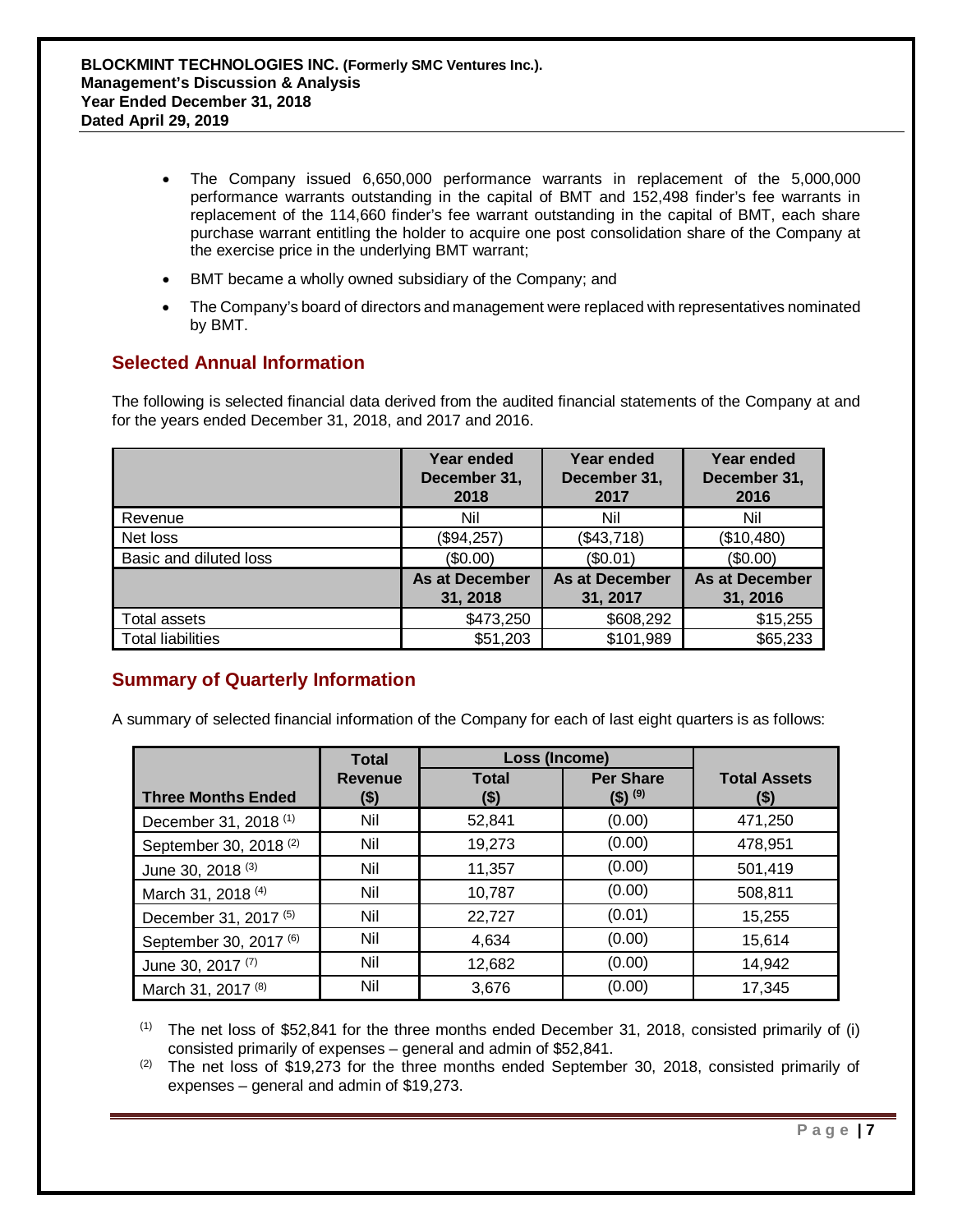- $^{(3)}$  The net loss of \$11,357 for the three months ended June 30, 2018, consisted primarily of expenses general and admin of \$11,357.
- (4) The net loss of \$10,787 for the three months ended March 31, 2018, consisted primarily of expenses – general and admin of \$10,787.
- $(5)$  The net loss of \$22,727, for the three months ended December 31, 2017, consisted primarily of (i) expenses – general and admin of \$26,829; (ii) interest expense of \$1,607 and (iii) a gain in the fair value of the investment of \$5,709.
- $(6)$  The net loss of \$4,634 for the three months ended September 30, 2017, consisted primarily of (i) expenses – general and admin of \$4,862; (ii) interest expense of \$1,164 and (iii) a gain in the fair value of the investment of \$1,392.
- $(7)$  The net loss of \$12,682 for the three months ended June 30, 2017, consisted primarily of (i) expenses – general and admin of \$8,873; (ii) interest expense of \$1,071; and (iii) a change in the fair value of the investment of \$2,738.
- $(8)$  The net loss of 3,676 for the three months ended March 31, 2017, consisted primarily of (i) expenses – general and admin of \$4,730; (ii) interest expense of \$771; and (iii) a gain in the fair value of the investment of \$1,825.
- (9) Per share amounts are rounded to the nearest cent, therefore aggregating quarterly amounts may not reconcile to year-to-date per share amounts.

# **Financial Highlights**

### **For the year ended December 31, 2018 compare to the year ended December 21, 2017**

The Company's net loss totaled \$94,256 for the year ended December 31, 2018, with basic and diluted loss per share of \$0.00. This compares with a net loss of \$43,719 with basic and diluted loss per share of \$0.01 for the year ended December 31, 2017. The increase in the net loss of \$50,537 consisted primarily of:

- $\triangleright$  regulatory and shareholder expenses increased \$42,000 to \$62,400 due to increased costs relating to the combination of business and reverse take-over which closed in February 2019;
- $\triangleright$  interest expense decreased by \$4,613 due to repayment of loan during the year; and
- $\geq$  gain on disposal of investment decreased by \$6,187 as all investments were disposed of during the year ended December 31, 2017.

#### **Three months ended December 31, 2018 compare to three months ended December 21, 2017**

For the three months ended December 31, 2018, the Company's net loss was \$52,839 with basic loss per share of \$0.00. This compares with a net loss of \$22,726 with basic and diluted loss per share of \$0.00 for the three months ended December 31, 2017. The increase in the net loss of \$30,113 consisted primarily of:

- $\triangleright$  regulatory and shareholder expenses increased due to increased costs relating to the combination of business and reverse take-over which closed in February 2019;
- $\triangleright$  interest expense decreased by \$1,607, due to repayment of loan prior to the Q4 2018; and
- $\triangleright$  gain on disposal of investment decreased by \$5,708 as investments were disposed of during the three months ended December 31, 2017.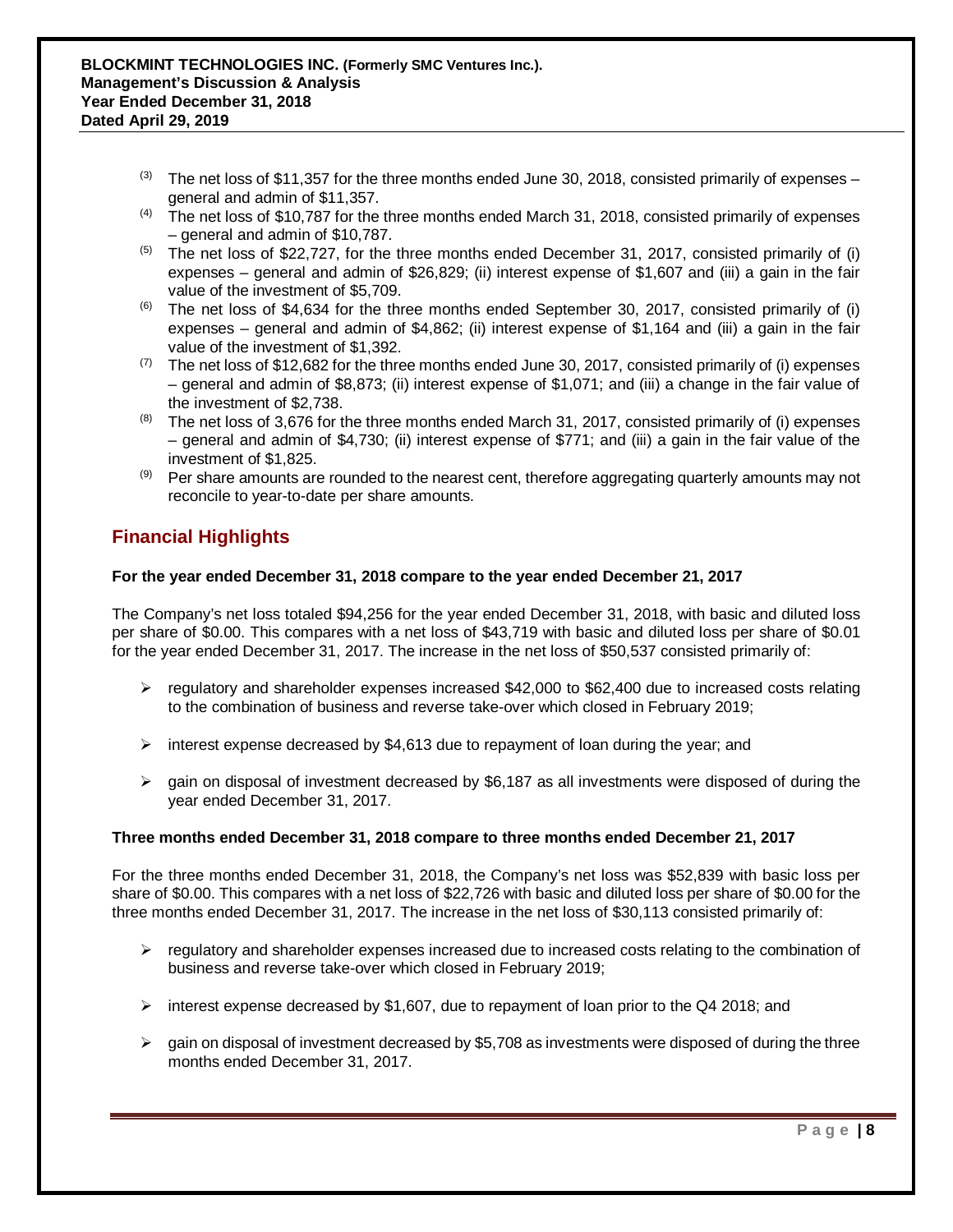#### **Cash Flow**

The Company had cash of \$471,938 at December 31, 2018 (December 31, 2017 - \$608,292). The decrease in cash during the year ended December 31, 2018 was primarily due to the cash used in operating and financing activities.

Cash used in operating activities was \$91,605 for the year ended December 31, 2018. Operating activities were affected by the net changes in non-cash, working capital balances due to an increase in prepaid expenses of \$1,312; and offset by an increase in accounts payable and accrued liabilities of \$3,963.

Cash used financing activities was \$44,749 for the year ended December 31, 2018 primarily because of repayment of promissory note of \$54,749 offset by proceeds from the exercise of warrants of \$10,000.

#### **Liquidity and Capital Resources**

The Company had no positive operating cash flow and had to finance its activities and its ongoing expenditures primarily through equity transactions such as equity offerings, the exercise of warrants and other financing arrangements.

As of December 31, 2018, the Company had 12,600,000 warrants outstanding that would raise approximately \$630,000, if exercised in full. Subsequent to fiscal year end, a total of 2,480,000 of such warrants were exercised, and the balance expired unexercised on January 4, 2019.

At December 31, 2018, the Company had cash of \$471,938 (December 31, 2017 - \$608,292). and net working capital of \$422,047 (December 31, 2017 - \$506,303). The net cash on hand as at December 31, 2018, is expected to be sufficient to meet the Company's liquidity requirements in 2019. The Company's cash and cash equivalents as at December 31, 2018 is expected to be sufficient to satisfy current liabilities and general and administrative costs up to December 31, 2019.

#### **Recent Accounting Pronouncements**

#### **IFRS 16 - Leases**

This new standard replaces IAS 17 Leases and the related interpretative guidance. IFRS 16 applies a control model to the identification of leases, distinguishing between a lease and a service contract on the basis of whether the customer controls the asset being leased. For those assets determined to meet the definition of a lease, IFRS 16 introduces significant changes to the accounting by lessees, introducing a single, on-balance sheet accounting model that is similar to current finance lease accounting, with limited exceptions for shortterm leases or leases of low value assets. Lessor accounting is not substantially changed. The standard is effective for annual periods beginning on or after January 1, 2019, with early adoption permitted for entities that have adopted IFRS 15. The Company does not expect the adoption of IFRS 16 for periods beginning January 1, 2019 to be significant.

There are no other IFRS or IFRIC interpretations that are not yet effective that would be expected to have a material impact on the Company.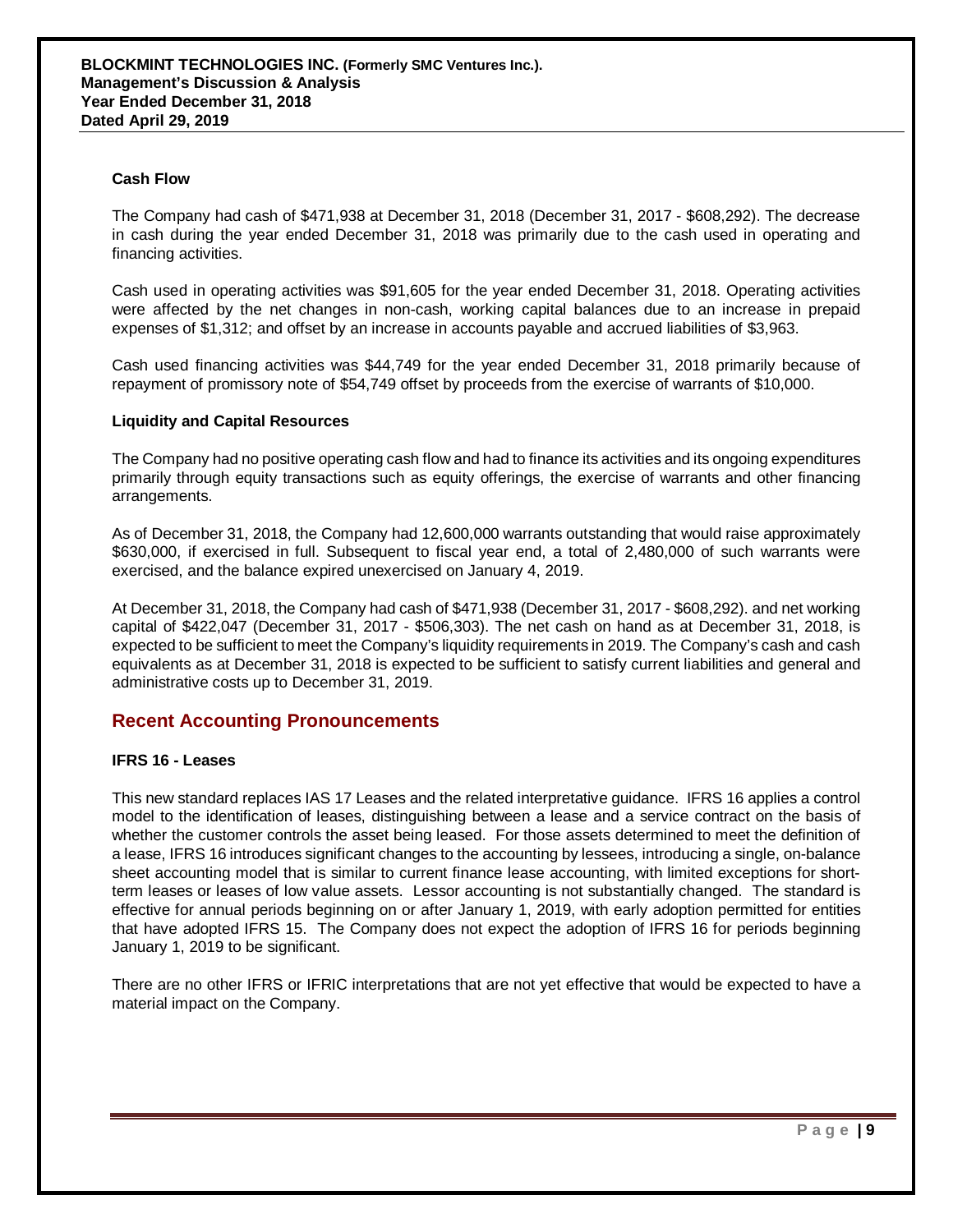# **Capital Risk Management**

The Company's objectives when managing capital are to safeguard its accumulated capital in order to maintain its ability to continue as a going concern.

The Company manages its capital structure and makes adjustments to it based on economic conditions and the risk characteristics of the underlying assets. There were no changes in the Company's approach to capital management during the year.

The Company is not subject to externally imposed capital requirements.

# **Financial Risk Management**

#### **Financial Instruments**

The Company has classified its financial instruments as follows:

| <b>Financial Instrument</b> | <b>Classification</b>       | <b>Measurement</b> | <b>Carrying Value</b><br>and Fair |
|-----------------------------|-----------------------------|--------------------|-----------------------------------|
|                             |                             |                    |                                   |
| Cash                        | Held-for-trading            | Fair value         | \$471,938                         |
| Accounts payable            | Other financial liabilities | Amortized cost     | \$25,400                          |

The fair value of the Company's financial assets and liabilities approximates the carrying amount.

Financial instruments measured at fair value are classified into one of three levels in the fair value hierarchy according to the relative reliability of the inputs used to estimate the fair values. The three levels of the fair value hierarchy are:

- Level 1 Unadjusted quoted prices in active markets for identical assets or liabilities;
- Level 2 Inputs other than quoted prices that are observable for the asset or liability either directly or indirectly; and
- Level 3 Inputs that are not based on observable market data.

Cash and investments are fair valued using Level I inputs-quoted market prices (unadjusted), in active markets for identical assets.

The fair value of accounts payable approximates the carrying value due to their short term nature.

The Company did not have any held-to-maturity or available-for-sale financial instruments, nor did it have any derivative instruments in the year.

#### **Financial Risk Management**

The Company's financial instruments are exposed to certain financial risks, including credit risk, liquidity risk and interest rate risk.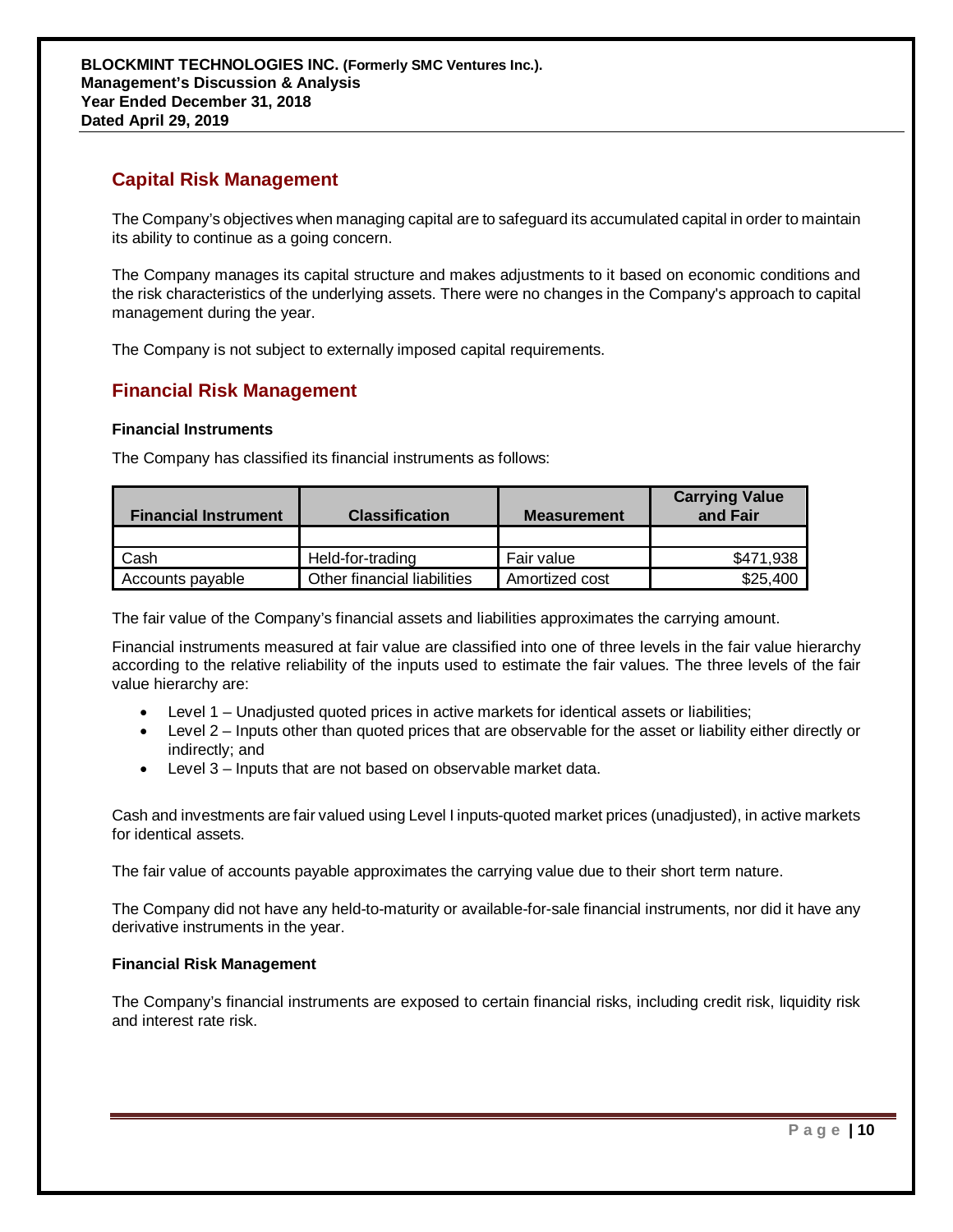#### Credit risk

Credit risk is the risk of financial loss to the Company if a counter party to a financial asset fails to meet its contractual obligations and arises principally from the Company's cash equivalents. The carrying amount of the financial assets represents the maximum credit exposure.

The Company limits its exposure to credit risk on cash by placing the funds with high-credit quality financial institutions and only investing in liquid, investment grade securities. These guidelines are periodically reviewed by the Company and modified to reflect changes in market conditions.

#### Liquidity risk

Liquidity risk is the risk that the Company will not be able to meet its financial obligations as they come due. The Company manages its liquidity risk by keeping its expenses to a minimum. The majority of the Company's financial liabilities are due within ninety days. The Company does not have long-term financial liabilities.

#### Interest rate risk

Interest rate risk is the risk that the fair value of future cash flows of a financial instrument will fluctuate because of changes in market interest rates. The Company is exposed to interest rate risk arising primarily from fluctuations in interest rates on its cash. The Company believes that the results of operations, financial position and cash flows would not be significantly affected by a change in market interest rates relative to the investment interest rates due to the short term nature of the investments.

#### Foreign exchange risk

Foreign exchange risk is the risk that the fair value or future cash flows of a financial instrument will fluctuate because of changes in the foreign exchange rates. The Company has expenditures denominated in US dollars. Fluctuations in the value of the US dollar relative to the Canadian dollar are not expected to have a significant impact the Company's results from operations.

## **Related Party Transactions**

Related parties include the Board of Directors and officers of the Company, close family members and enterprises that are controlled by these individuals as well as certain persons performing similar functions.

During the year ended December 31, 2018 \$48,500 plus accrued interest of \$6,249 on Demand Promissory Note was repaid to an officer and director of the Company.

During the year ended December 31, 2017, an officer and director advanced the Company \$23,500 evidenced by Demand Promissory Notes. The loan bears interest at 12%, is unsecured and due on demand.

There are no related party transactions during the years ended December 31, 2018 and 2017.

## **Share Capital**

As of the date of this MD&A, the Company had 44,269,068 issued and outstanding common shares.

Warrants outstanding for the Company at the date of this MD&A were as follows: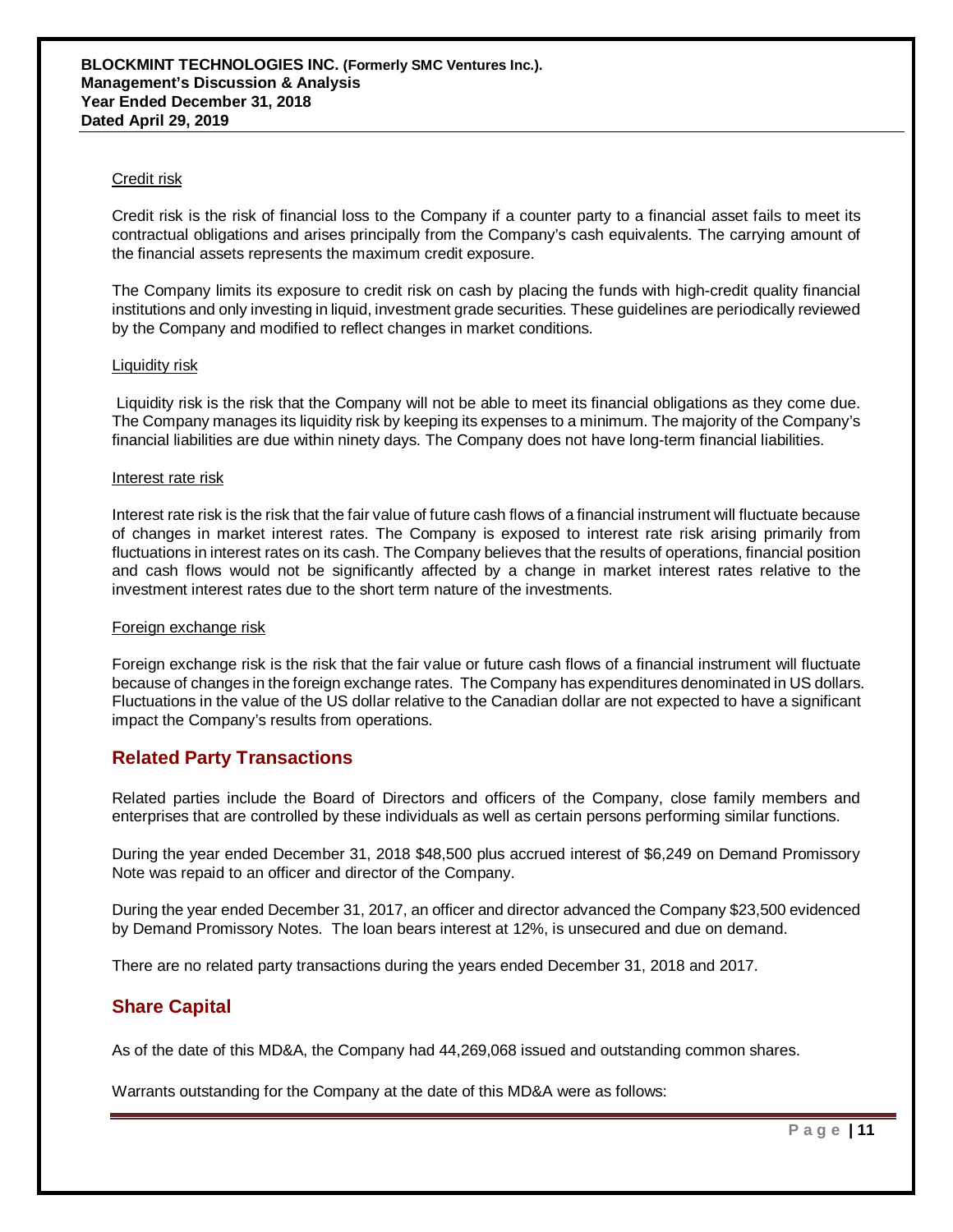| Warrants  | <b>Expiry Date</b> | <b>Exercise Price</b> |
|-----------|--------------------|-----------------------|
| 11.571    | May 14, 2019       | \$0.50                |
| 6,650,000 | February 1, 2023   | \$0.05                |

# **Risks and Uncertainties**

As at December 31, 2018, the Company did not hold any interest in an active operating business or asset. Following closing of the transactions with BMT, the Company's viability and potential success lies in its ability to develop, exploit and generate revenue from BMT's business operations. Revenues, profitability and cash flow from BMT's future operations are difficult to predict and will be influenced by several factors, many of which are listed in the Company's Filing Statement dated December 28, 2018 and filed on SEDAR on January 2, 2019. Readers are encouraged to review the Filing Statement in its entirely, and in particular to review the risk factors noted therein.

As at December 31, 2018, the Company's ability to continue as a going concern was uncertain and was dependent upon its ability to amalgamate with BMT. Following closing of the transactions with BMT, the Company has sufficient financial resources to satisfy expected costs for fiscal 2019. However financial circumstances can change, and there is no assurance the Company will not require additional funding prior to December 31, 2019.

Additionally, certain of the directors and officers of the Company may also serve as directors and officers of other companies and consequently, the possibility of conflict exists. Any decisions made by such directors involving the Company will be made in accordance with the duties and obligations of directors to deal fairly and in good faith with the Company and such other companies. In addition, such directors declare, and refrain from voting on, any matters in which such directors may have a conflict of interest.

Consequently, such directors and officers will be dividing their time between their duties to the Company and their duties to their other reporting issuers.

# **Disclosure of Internal Controls**

Management has established processes to provide it with sufficient knowledge to support representations that it has exercised reasonable diligence to ensure that (i) the financial statements do not contain any untrue statement of material fact or omit to state a material fact required to be stated or that is necessary to make a statement not misleading in light of the circumstances under which it is made, as of the date of and for the periods presented by the financial statements, and (ii) the financial statements fairly present in all material respects the financial condition, results of operations and cash flow of the Company, as of the date of and for the periods presented.

In contrast to the certificate required for non-venture issuers under National Instrument 52-109, Certification of Disclosure in Issuers' Annual and Interim Filings ("NI 52-109"), the Venture Issuer Basic Certificate filed by the Company does not include representations relating to the establishment and maintenance of disclosure controls and procedures ("DC&P") and internal control over financial reporting ("ICFR"), as defined in NI 52- 109. In particular, the certifying officers filing such certificate are not making any representations relating to the establishment and maintenance of: